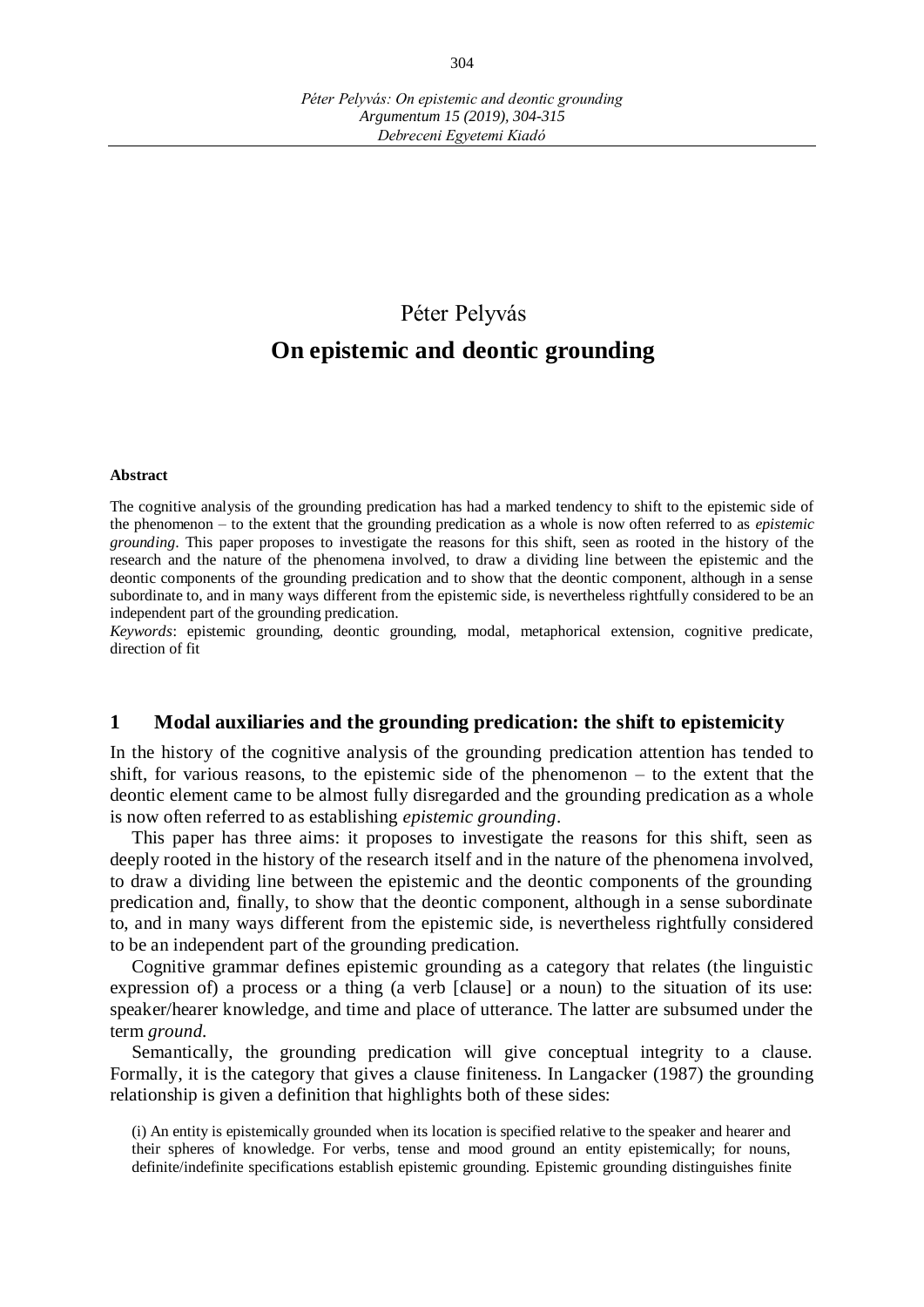verbs and clauses from nonfinite ones, and nominals (noun phrases) from simple nouns (Langacker 1987: 489).

In Langacker (1991) the formal or technical side is emphasized:

(ii) [Grounding is] a semantic function that constitutes the final step in the formation of a nominal or a finite clause. With respect to fundamental "epistemic" notions (e.g. definiteness for nominals, tense/modality for clauses), it establishes the location vis-à-vis the ground of the thing or process serving as the nominal or clausal profile (Langacker 1991: 549).

As suggested by this definition, apart from Tense, for Langacker the grounding relationship is established first and foremost by the modals.<sup>1</sup>

The (re)discovery of the grounding predication, the linguistic realization of this relationship, by cognitive linguistics – a usage-based grammar that discards the autonomy of the linguistic system and the principle of strict compositionality (cf. Langacker 1987, 1991 etc.) was a major step towards a systematic investigation of syntactic structures in terms of the symbolic relationships between language use and linguistic forms. One development in the process was a renewed interest in the so-called non-propositional elements of the predication such as the *neustic* (an epistemic component) and the *tropic* (a deontic component), as opposed to the *phrastic* (the propositional content) described in e.g. Hare (1971).

The most obvious candidates for expressing such relationships are the modals, so attention first focussed on them (e.g. Sweetser 1990). Since Sweetser was investigating the possibility of metaphorical extension in the modal auxiliaries, another natural consequence was the assumption that, in addition to its significance in lexical processes, metaphorical extension can play a significant role in the development of grammatical relations and grammaticalization as well. But it also turned out that metaphorical extension in grammatical categories may not always be as straightforward as in the lexicon.

With the first attempts at extending the term to languages other than English, the question was also raised whether other categories (cognitive predicates (Pelyvás 1996, Mortelmans 2002, 2006, Cornillie 2006) or modal adverbs (Hoye 1997) can also function as grounding predications.<sup>2</sup> This extension, if accepted, can lead to a more detailed investigation of the grounding predication (cf. Section 2), of the motivation behind (some) syntactic processes and, in the long run, to a fuller understanding of how humans endeavour to understand and also shape the world that surround them.<sup>3</sup>

#### *1.1 Sweetser on metaphorical extension in the modals*

 $\overline{a}$ 

The earliest cognitive attempt to describe the system of the English modals in terms of metaphorical extension was Sweetser's (1990) study which, though not very successful, indicated that such a description of modals in terms of force dynamics (forces and barriers) is feasible but also showed that the procedures behind the extension may be far more elaborate in grammatical categories than in the general lexicon. She chose what she called the root (not strictly subdivided but usually deontic) domain as the source and described extension into the

<sup>1</sup> This is predominantly for formal reasons, as we will see in 1.2. For a detailed discussion of the sometimes undesirable consequences, see Pelyvás (1996, 2000, 2006).

<sup>2</sup> This assumption is not in conflict with Langacker's (1987) conceptual definition (i) quoted above but clashes with the formal one (ii) in Langacker (1991).

<sup>3</sup> E.g. through reinterpreting the term 'epistemic' to refer to the assessment of a situation as a whole (creation of an ICM: *What is happening?*).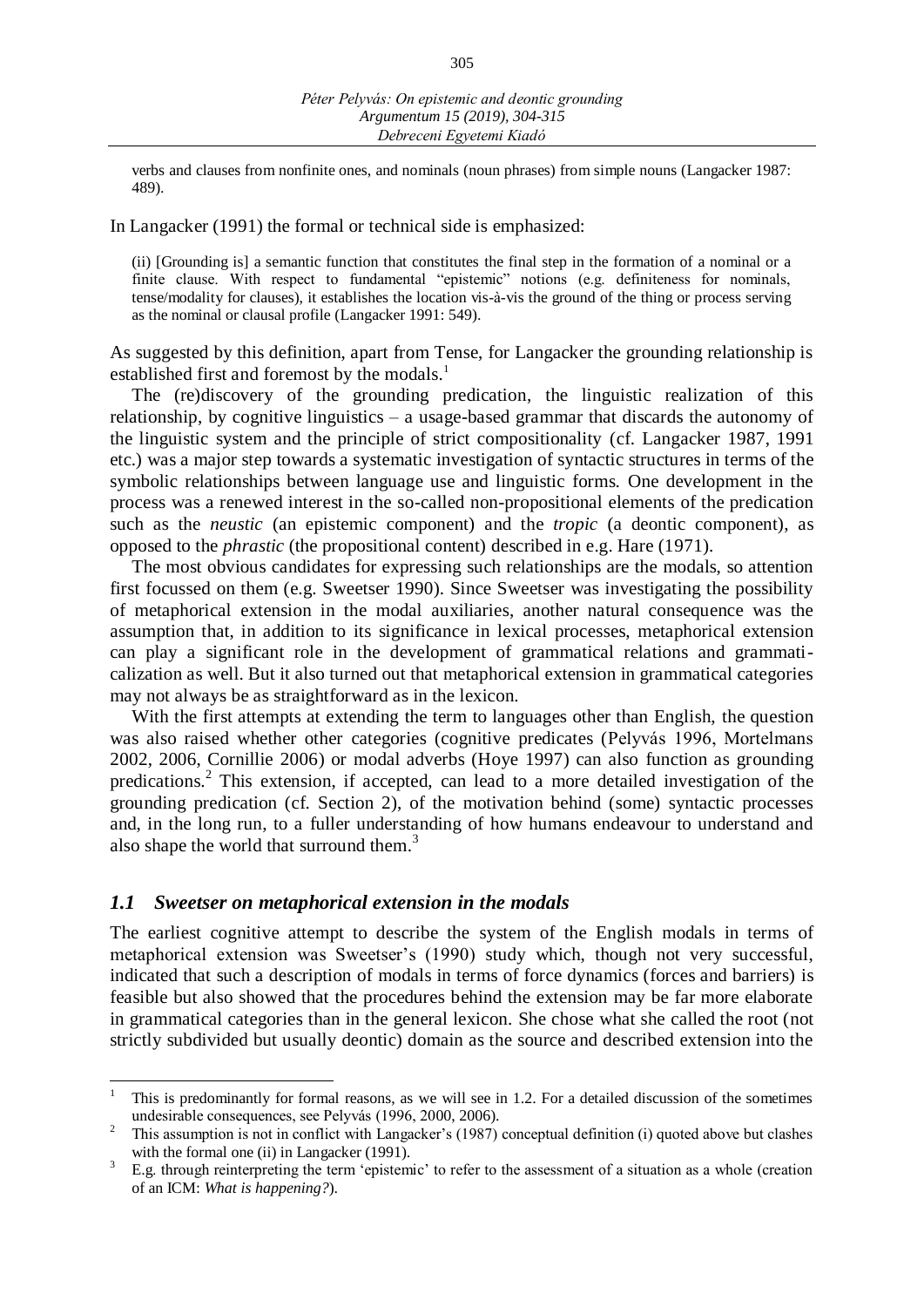epistemic domain (target) in terms of simple rules following the workings of forces and barriers:

**1.** In both the sociophysical and the epistemic worlds, *nothing prevents* the occurrence of whatever is modally marked with MAY*;* the chain of events is not obstructed.

**2.** In both the sociophysical and epistemic worlds, there is some background understanding that if things were different, something *could* obstruct the chain of events. (Sweetser 1990: 60)

In 'John may go' *John is not barred by (my or some other) authority (in the sociophysical world) from going.*

In 'John may be there'. *I am not barred by my premises from the conclusion that John is there.* (Sweetser 1990: 61)

Although this treatment raises a number of serious questions (including the non-observance of the Invariance Principle, no account for changing scopes of negation and also the practical problem that epistemic MAY was attested long before its deontic counterpart) and is criticized in detail in Pelyvás (1996, 2000, 2006, 2011), where an alternative analysis in terms of counteracting forces and scope changes is also suggested (for a discussion of the issues relevant here, see Section 2), this analysis by Sweetser influenced later cognitive analyses to a great extent, especially in planting the idea that root (deontic?) and epistemic meanings are not substantially different from each other. This is reflected in Langacker's approach to the modals and in his formulation of the theory of epistemic grounding in general.

### *1.2 Langacker on epistemic grounding*

#### *1.2.1 The conceptual side*

In his analysis of the conceptual structure of the modals, Langacker (1999: 307) emphasizes two properties:

#### *they are force-dynamic*

*the event marked by the complement remains potential rather than actual.*

The profiled relationship involves some kind of effectiveness or *potency* tending toward realization of the type of action expressed by the complement but no actual instantiation of that action is implied (Langacker 1999: 307–308).

Thus the modal meanings develop as a result of the attenuation of subject control (progressive diffusion in the locus of potency). Then he argues that already in the root senses

[...] the source of potency is no longer associated with the subject, but is implicit and subjectively construed. It may be the speaker but it need not be […] It is not necessarily any specific individual, but may instead be some nebulous, generalized authority. In other words, the source of potency is highly diffuse.

Nor is the subject necessarily the target of potency, which is also diffuse… (Langacker 1999: 308).

#### Epistemic modals are seen as

[...] widely diffuse in regard to the source and target of potency, hence transparent. I have described their potency as inhering in the *evolutionary momentum* of reality itself, as assessed by the speaker/conceptualizer (Langacker 1999: 309).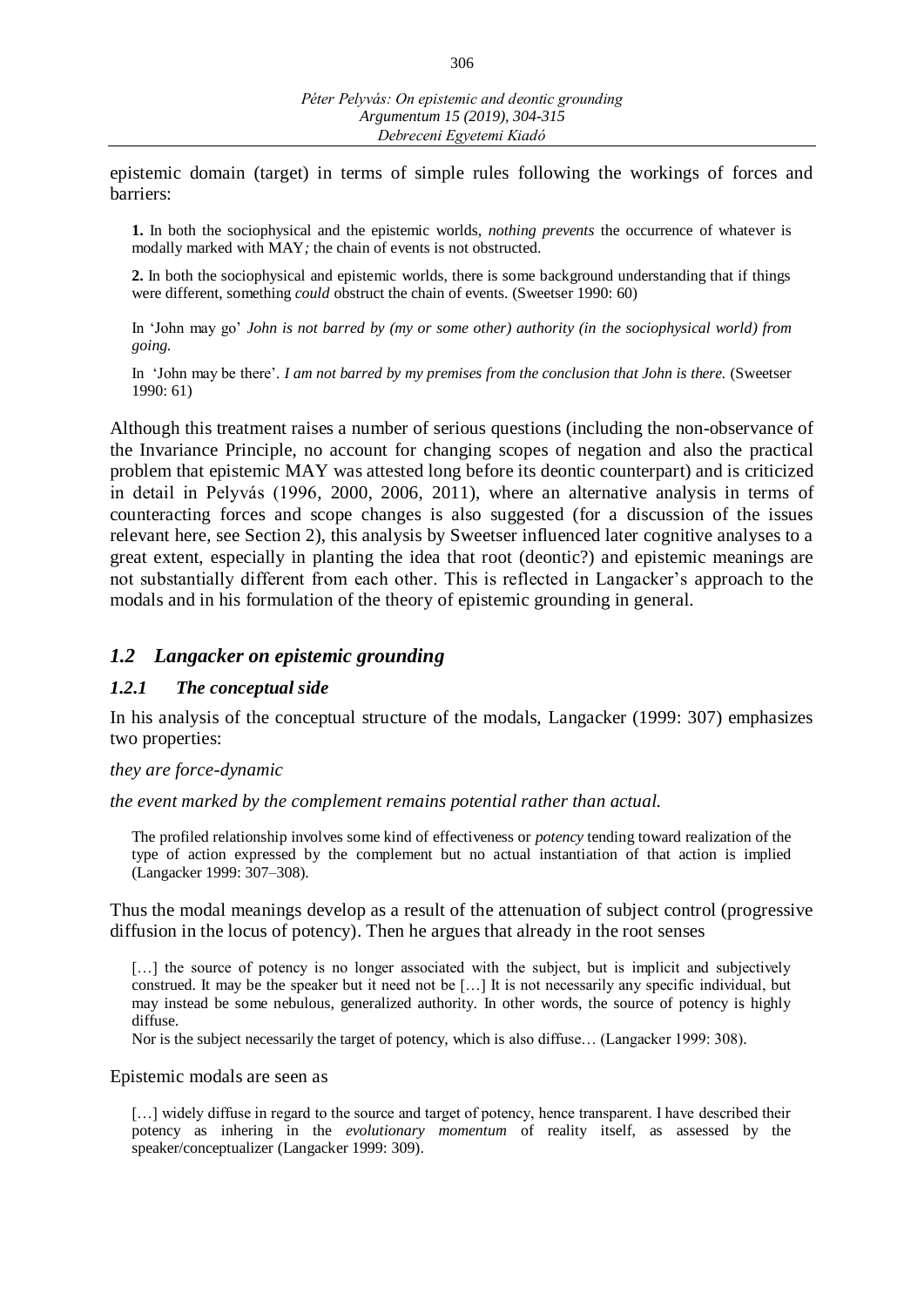On closer examination, part of these statements are seen as applying primarily to deontic modals (e.g. *force-dynamicity,* cf. 2.1) and others as applying to primarily or exclusively to the epistemic ones (e.g. the source of potency is *'highly'* or *'widely' diffuse*). The overall effect on the reader is that the author assumes relatively little difference in conceptual structure and a smooth transition from deontic to epistemic modals. There are at least two arguments against this regarding the conceptual side:

 *The direction of fit.* Searle and Vanderveken (1985) argue that there is a substantial difference between what they call the *word-to-world direction of fit*, where the propositional content of the utterance fits the speaker's understanding of the existing state of affairs<sup>4</sup> in the world (epistemic sense) and the *world-to-word direction of fit*, where the world must change to match the propositional content of the utterance (deontic sense). These two attitudes seem to be substantially different if not incompatible: evidence from the uses of the modals shows that although there may be an ambiguity between the epistemic and deontic senses, there is no transition<sup>5</sup> between them.

 *Force-dynamicity* is certainly an essential property of deontic modals (cf. the discussion in 2.1, and also Figure 1), responsible for all of their semantic and grammatical properties: *typically sentient subject, imposed action, dual role of the doer,* 6 *no anteriority or simultaneity (no progressive or perfect forms).* All these properties disappear in the epistemic sense, suggesting that force dynamicity either disappears or takes a substantially different form in the metaphorical extension.

# *1.2.2 The formal side*

 $\overline{a}$ 

The formal side of Langacker's definition of the grounding predication appears to be a major factor in the shift towards the epistemic in the grounding predication.

 Langacker (1991, 1999, 2004, 2011) regards the grounding relationship as a reference point construction, which clearly follows from its function of specifying a situation relative to speaker and hearer knowledge (cf. the first definition given in Section 1).

 As a reference point, *the grounding predication* (*Tense* or a *modal*) has a tendency to recede into the background once it has provided mental access to the target, *the grounded head* (the rest of the clause).

 Since a finite clause must profile a process and the grounding operation leaves only the grounded head in profile, the verb in the latter has to be able to profile a process if the clause is to be regarded as finite. In Langacker's system this condition excludes all forms that are clearly non-finite, e.g. *to- Infinitives* (since they are seen as summarily scanned and thus incapable of profiling a process) and also all forms that are clearly finite (since Tense is a grounding element and can only come from a grounding predication already present in the structure).

<sup>4</sup> Searle and Vanderveken (1985) refer to *an independently existing state of affairs in the world*, but in cognitive theory truth judgements are seen as relative to the speaker's own construal of a situation (cf. Langacker 2004: 88).

<sup>&</sup>lt;sup>5</sup> Or very little transition, cf. epistemic *should* with a 'deontic overtone', a blend of probability and desirability: *'They should be dead by now',* said by the man who planted a bomb in the victims' car. This can perhaps be interpreted as a blend of the two meanings, cf. Pelyvás (2006).

<sup>6</sup> Nominative and dative subjects alternating in some languages, as in Hungarian *KELL,* cf. Pelyvás (2011).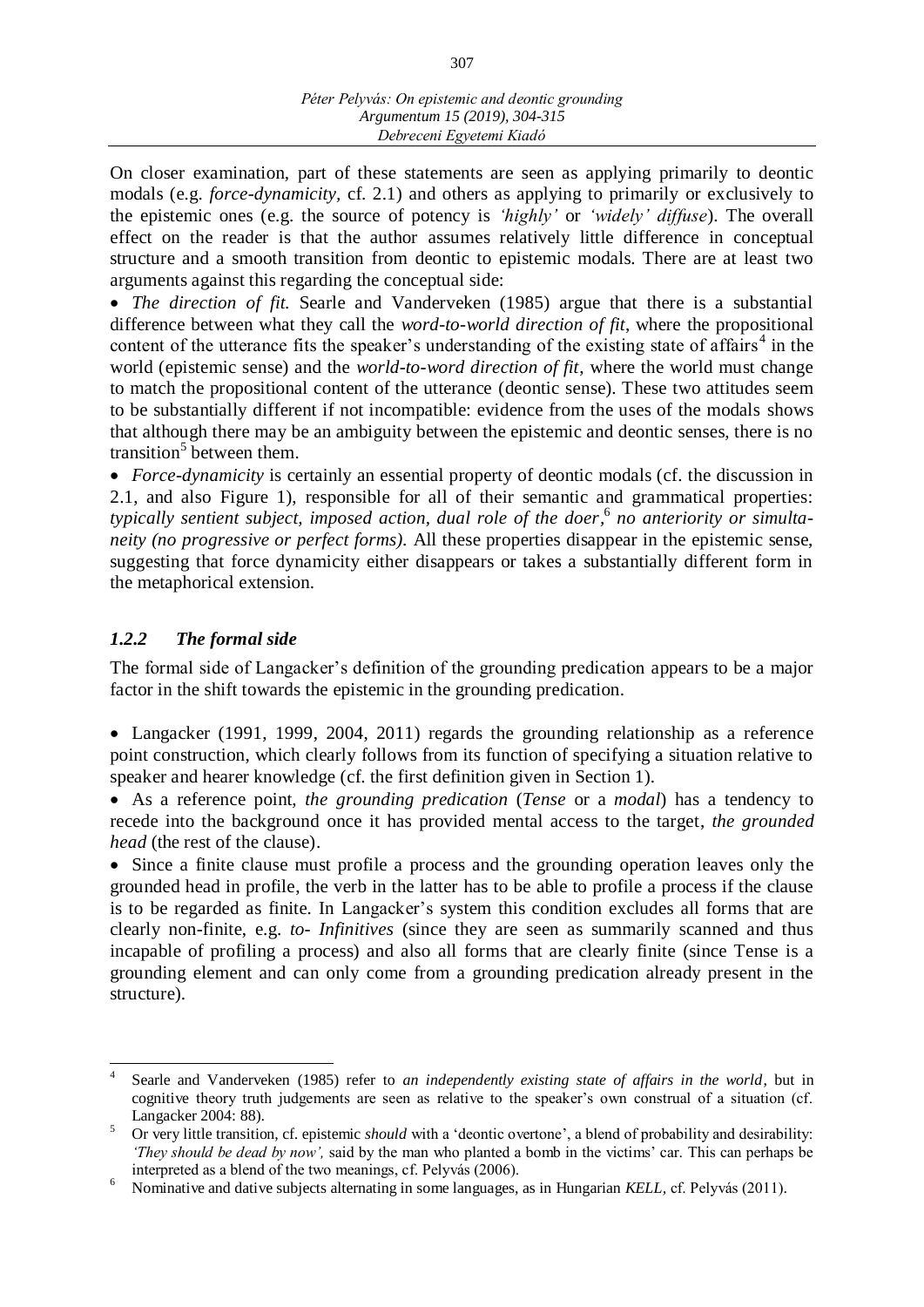308

• This leaves only the English modals (all modals, epistemic, deontic and dynamic alike<sup>7</sup>) as grounding predications, since they are followed by a form that Langacker regards as neither finite nor non-finite and calls the *simple Verb* form. It excludes all modals in a number of other languages (e.g. German) on the one hand (followed by clearly non-finite forms), and also cognitive predicates with meanings that are very close to those of the modals (followed by clearly finite or clearly non-finite forms).

With only Tense (for all languages that have that category) or an English modal (which invariably carries Tense) permitted to function as a grounding predication, a curious situation arises. In addition to the incongruous language specificity of the restriction, it will permit only one grounding relationship in a clause, since no more than one modal can occur in a VP. In addition, it appears to be irrelevant whether its meaning is epistemic or deontic. This makes it very hard if not impossible to study the relationship between epistemicity and deonticity in the grounding predication.

### *1.2.3 The issues*

The incompatibility of Langacker's broad conceptual/semantic definition of grounding and the severe restrictions imposed on the structure by his formal conditions $\delta$  triggered reactions from cognitive linguists working with languages other than English as early as the 1990's.

The first reactions concerned language specificity. Pelyvás (1996, 2006), Mortelmans (2002, 2006) or Cornillie (2006) proposed to put the emphasis on the conceptual side and argued that all linguistic expressions that satisfy the semantic definition given in Langacker's first definition should be regarded as grounding predications,<sup>9</sup> including German modals, which take a form that is clearly non-finite (cf. Mortelmans 2006) or cognitive predicates with broadly epistemic meanings (cf. Pelyvás 1996, 2006), especially since they also exhibit exceptional syntactic behaviour that may be indicative of grounding predication status.<sup>10</sup> Since each view seemed to have theoretical advantages lost in the other, Langacker (2004: 85) suggested the compromise of talking about clausal grounding in the narrow vs. loose sense.

If, however, we move one step further and concentrate on the differentiation between grounding in the epistemic and the deontic sense and want to investigate their relationship, grounding in the narrow (Langacker's) sense is no help at all since two instances of a grounding predication in one VP are excluded there by definition.

In what follows I will be using the term in the 'loose sense' in an attempt to answer the following related questions:

 *Do epistemic and deontic meanings need to be separated?* This may not be a great problem if Sweetser's (1990) analysis is accepted as correct, but we have given two arguments in

 $\overline{a}$ 

<sup>7</sup> We will not argue for the inclusion of a *dynamic grounding* for the reason that it would not satisfy Langacker's semantic definition. Dynamic modality is seen as subject oriented rather than speaker oriented.

Cf. the two definitions given in Section 1.

<sup>9</sup> The main issues here are whether non-finite forms can perhaps profile a process, and whether a finite form is grounded by definition. In relation to the first, Pelyvás (2006: 127–128) argues that sequential vs. summary scanning can be redefined as terminal points of a gradient scale and that a non-finite verb, as a transitional form, can still retain enough sequentiality to qualify as marking a process. As for the second, in addition to the 'irregular' syntax of cognitive predicates, finite forms can sometimes express relative tense (e.g. in Hungarian subordinate clauses). Langacker (2010) also introduces the term 'quasi-finite' for subjunctive forms which, as he argues, do not establish grounding in the subordinate structure.

We cannot go into more detail here since cognitive predicates only concern us in this argument as possible means of expressing more than one kind of modality/grounding in a single VP. For an extensive discussion of the issue, see Pelyvás (1996, 2006) or Mortelmans (2006).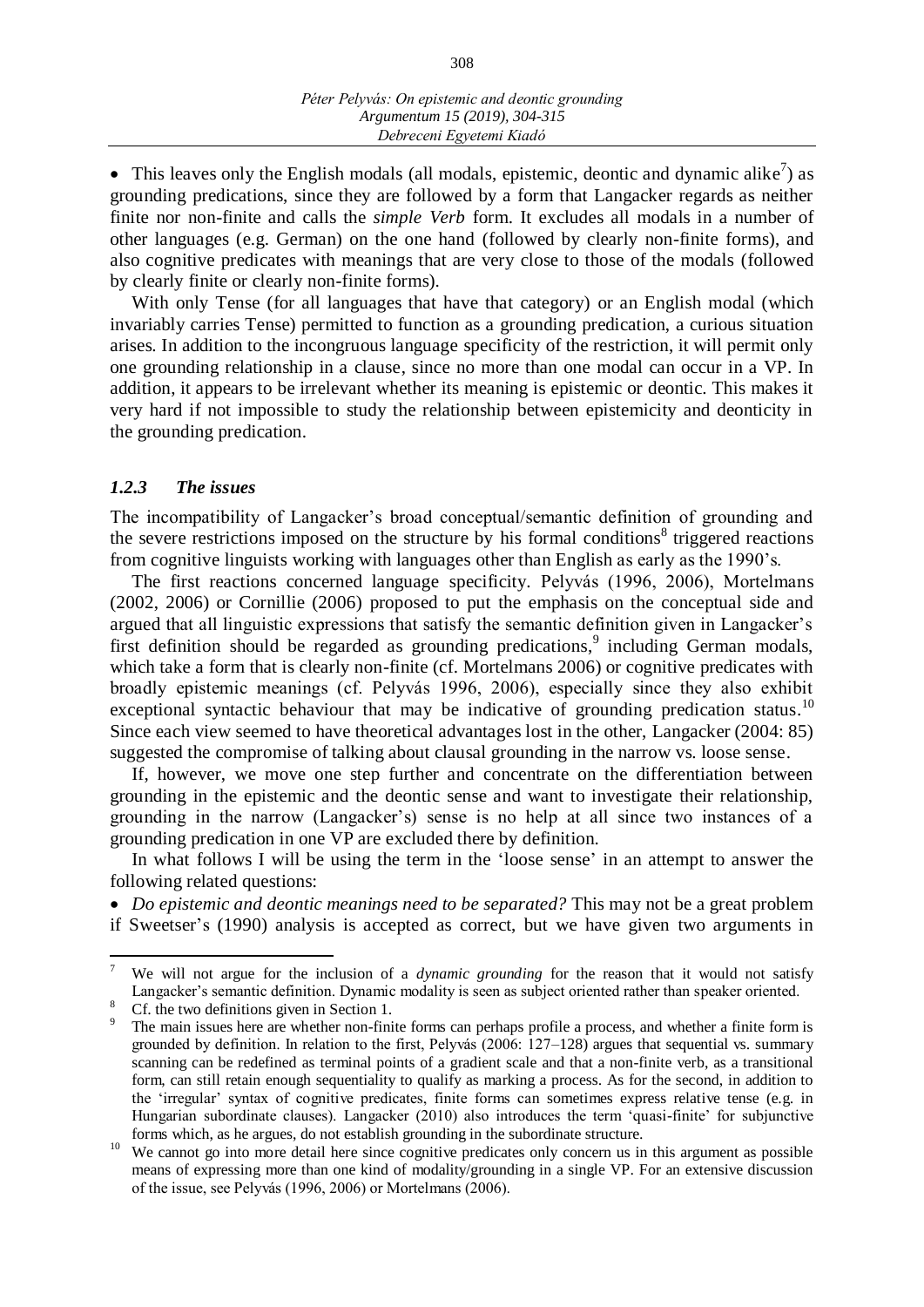309

1.2.1, concerning the direction of fit and force-dynamicity that suggest that this separation is both possible and necessary. The first one appears generally accepted to me and we shall return to a discussion of the second in Sections 2 and 3.

 *Is it conceptually possible to have two kinds of grounding operation in one VP?* There should be nothing to prevent this in theory provided that the two are indeed different but compatible with each other. There have been arguments that they are incompatible<sup>11</sup> since the meanings clash, as in (1):

(1) \*A policeman *may must can* ride a horse.

It is not difficult to see, however, that the three modals represent different kinds of modality and the sentence can be 'corrected' by replacing two of them with cognitive predicates, interpreting grounding in the 'loose' sense, i.e. assuming that cognitive predicates can also function as grounding predications:

- (2) a A policeman *may* have to be able to ride a horse.
	- b Perhaps a policeman *must* be able to ride a horse.
	- c Perhaps it is required that a policeman *can* ride a horse.

The two kinds of modals are seen as hierarchically arranged (cf. Hare (1971), Searle and Vanderveken (1985), referred to in Section 1). The epistemic modal is the assessment of the probability of a situation by the speaker (or the validity of an ICM), while the deontic modal expresses the speaker's propensity to have a change brought about in an existing situation. The interaction of the two kinds of grounding can be seen quite well when negatives are also involved, as in (3):

(3) You may not have to go there.

One interpretation of (3) is that, according to the speaker, the situation perhaps does not need to be changed at all (attributed to epistemic MAY). Another is that although the situation needs to be changed, the change to be brought about by the deontic element is perhaps not desirable (attributed again to epistemic may?).

In the next section we are going to take a closer look at the conceptual structures postulated for deontic and epistemic modals, using MUST as an example, in an alternative account proposed by Pelyvás (1996, 2006, 2011). We wish to find further evidence that deontic and epistemic modals, although metaphorically related, are substantially different in their conceptual structures, to the extent that they need to be treated as separate categories. In Section 3 we will also demonstrate that deontic modals (and cognitive predicates with a deontic sense) are also to be regarded as grounding predications.

# **2 An alternative account**

The model offered in Pelyvás (1996, 2006, 2011) describes modals in terms of the dynamics of counteracting forces that are associated with the participants of the situation. It is more fine-grained than Sweetser's, in at least three respects:

  $11$  F.R. Palmer, oral communication (public lecture in 1990).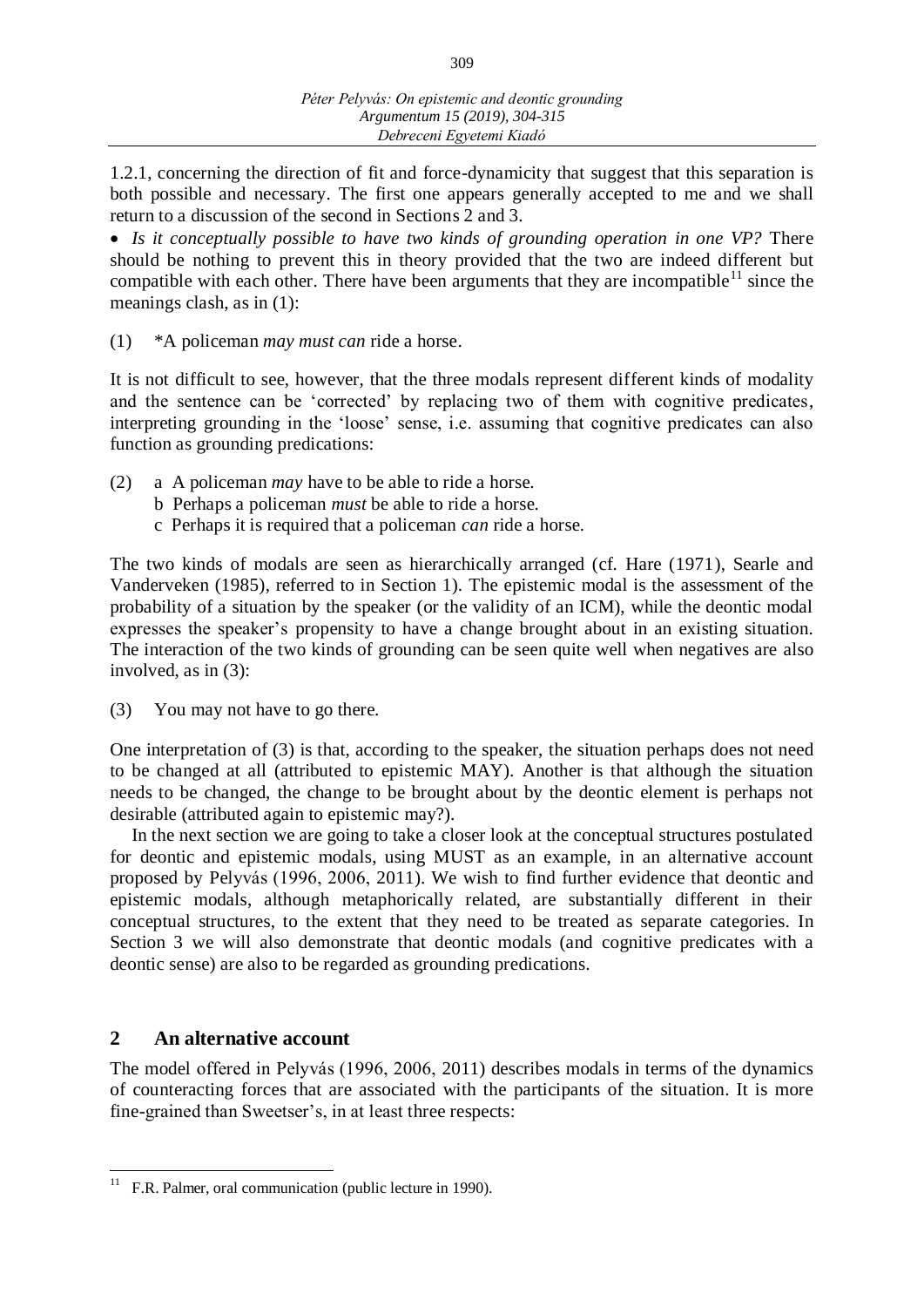- only forces are used to retain potentiality and eliminate the rigidity of the barriers;
- $\bullet$  the forces are consistently associated with the participants of a situation;

• the metaphorical extension is associated with a change of scope, which substantially rearranges the original force-dynamics and is largely responsible for subjectification.

### *2.1 The deontic sense*

In the deontic senses the forces are active between the actual participants of the situation in hand (imposer of the obligation and the doer (the clausal subject) in MUST), with the speaker/conceptualizer only appearing in the situation through correspondence (as the imposer of the obligation). As we will see, this is very different from the epistemic senses where forces between the speaker/conceptualizer and the situation as a whole will become dominant: a scope change occurs in a process described by Langacker (1987, 1991, 1999) as subjectification (cf. 2.2).

This analysis of conceptual structure can be extended to cognitive predicates (e.g. *think, believe, expect*) as well, with many of them functioning in similar ways to the modals.

The conceptual structure for deontic MUST is shown in Figure 1.



*Figure 1. Conceptual structure for deontic MUST*

Figure 1 introduces all the participants relevant to the deontic situation (*imposer of obligation* and *doer/performer* of the potential action) and associates forces with them, with the result that at least in the deontic senses the source and target of potency will not be seen as so diffuse as suggested in Langacker (1999: 307–308). The imposer is associated with the (compelling) force driving the action, but the role of the doer will not remain entirely passive either since he prototypically performs some sort of action imposed upon him by the imposer. In performing this action, the prototypical doer of an obligation has an agent-like role and can also be construed as active to some extent in the 'obligee' role as well, since the doer is normally reluctant to perform the imposed action, i.e. his force runs counter to the imposer's obligation. This force may appear relatively small or even negligible (depending, among other things, on the relative social status of the participants) but it is seen as the key factor in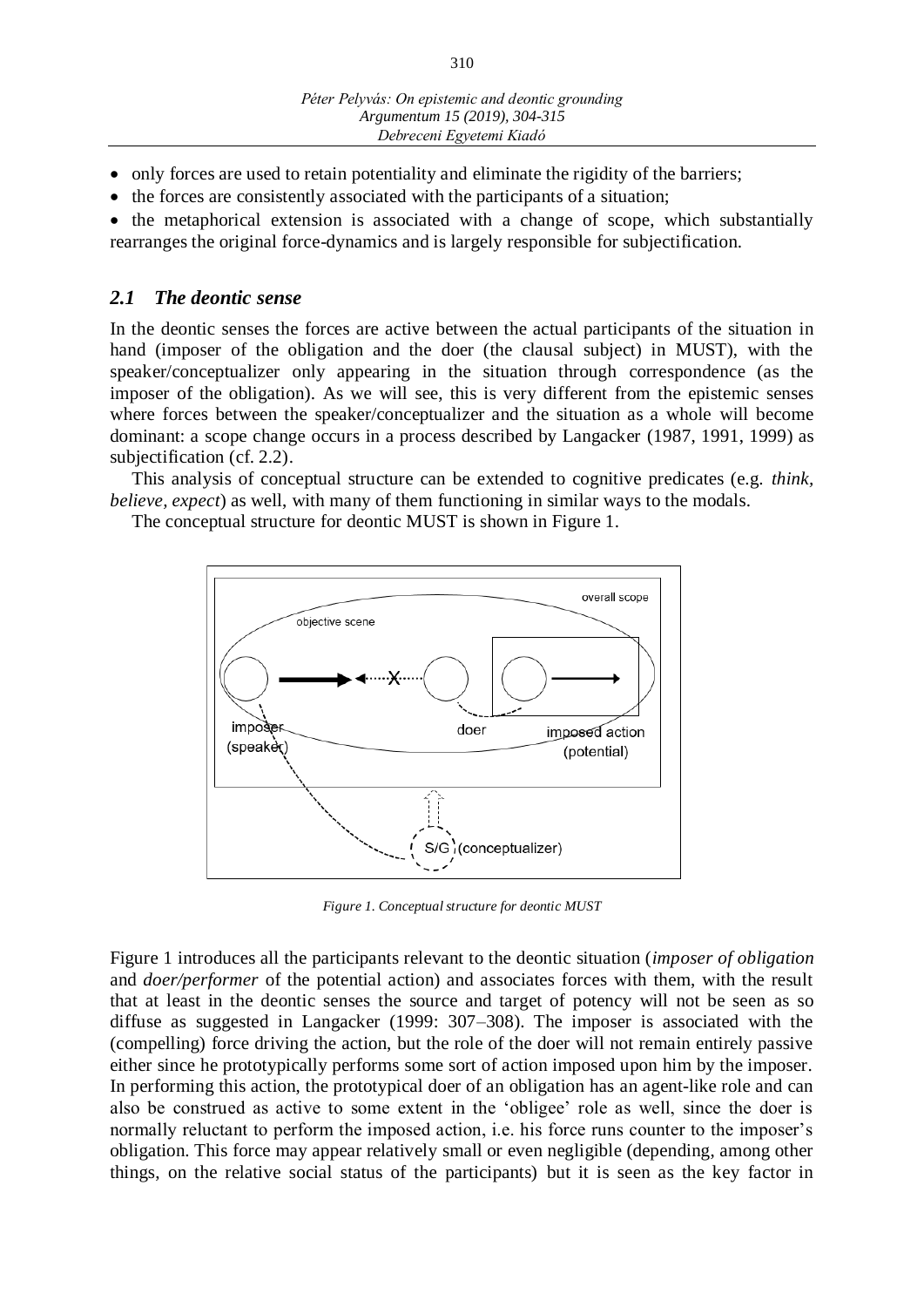making sure that the action remains potential.<sup>12</sup> At the same time, the doer has an inherently passive role as well: as 'obligee', he is at the tail end of the action chain representing obligation.

The conceptual structure obtained in this way consists of two portions. One is obligation, an interplay of forces of different strengths between two participants, the other is the potential *action* itself, which remains potential as a result of what happens in the *obligation* portion. Both are essential to the conceptualization of an obligation and need to be included in the immediate scope (marked as *objective scene* in Figure 1), with the status of the action portion depending on the outcome of the obligation portion.

This conceptual structure shows that two participants appear in double roles.

 The doer appears in the apparently passive role of the obligee and in the agentive role in the potential action.

• The imposer of the obligation is prototypically identical with the speaker. Pelyvás (2006: 140–141) argues in detail that in root modality this is correspondence rather than true identity (two distinct roles vs. one role) and that this is an important feature of root modals that distinguishes them from their epistemic counterparts.

### *2.2 The epistemic sense*

 $\overline{a}$ 

There are two factors that play a decisive role in the metaphorical extension of the root modal meanings into the epistemic domain: *a restriction of immediate scope (OS)*, and an associated extension of overall scope to include the speaker/conceptualizer directly, *in that role,* in the process known as *subjectification.* The differences are shown in Figure 2.

Restriction of immediate scope<sup>13</sup> (OS) is a prerequisite for any epistemic sense owing to the very different nature of the source and target domains.<sup>14</sup>

As we have seen, in deonticity a significant part of the objective scene was taken up by force-dynamic relationships between the doer of a typically purposeful action and a source of obligation/permission, typically associated with the speaker (indirectly, through correspondence with the speaker/conceptualizer of the ground). We have grammatical evidence of their existence (no anteriority, no progressive, only purposeful action in the root senses).

Experience shows that people tend to object to most things made compulsory for them even if the reluctance was not there before. One major difference between MUST and SHOULD/OUGHT (order and advice) is that in the latter the two forces are construed as being of approximately equal relative strengths.

<sup>&</sup>lt;sup>13</sup> Sometimes this occurs as early as in the deontic meaning – cf. 'wide scope' deontic *should/ought* and the deontic overtone of the epistemic meanings that results from this, discussed in detail in Pelyvás (2001).

<sup>&</sup>lt;sup>14</sup> The Invariance principle states that only those aspects of the source domain will be carried over in the extension that are compatible with the target.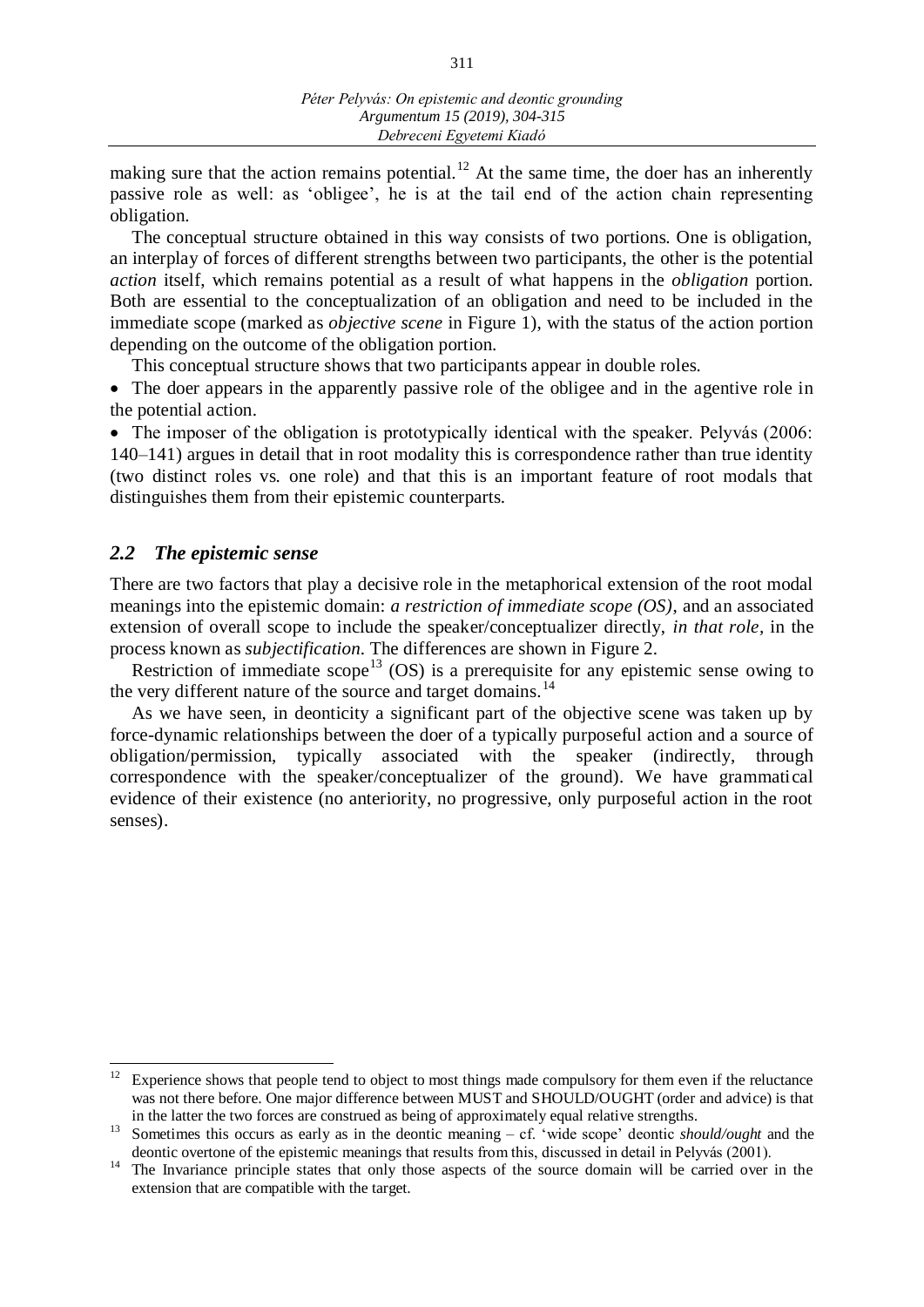*Péter Pelyvás: On epistemic and deontic grounding Argumentum 15 (2019), 304-315 Debreceni Egyetemi Kiadó*



*Figure 2. Conceptual structure for epistemic MUST.*

In the epistemic sense these forces can no longer be interpreted in the same way, so the above restrictions on the grammar will no longer hold. As a result, the objective scene is *reduced* to include only the situation as a whole and the subjective component already inherent in the situation can become relatively more prominent as some objectively construed component, in our case subject control (associated with the double role of the doer), fades away in the process of subjectification.

Subjectification involves the extension of overall scope to include the speaker (S/G) directly, if only temporarily, as a reference point (cf. our discussion of grounding as a reference point construction in 1.2.2). – an essential ingredient of the grounding predication. This process is described with great precision in the passages related to *attenuation of subject control* quoted from Langacker (1999) in 1.2.1.

# **3 Summary:** *similarities* **and differences between the epistemic and the deontic senses 15**

 *Epistemic and deontic modalities are seen as the only linguistically significant speaker oriented modalities.* Since the rest are subject oriented, they have little chance of satisfying Langacker' conceptual definition of a grounding predication (partially repeated here for convenience).

An entity is epistemically grounded when its location is specified relative to the speaker and hearer and their spheres of knowledge…(Langacker 1987: 489)

 *They both relate to a reality as conceptualized by the speaker rather than to some 'objective' reality* but, since the direction of fit (word to the world vs. world to the word) is different in them, their functions will also be different.

<sup>15</sup> In this section similarities will be marked with italics.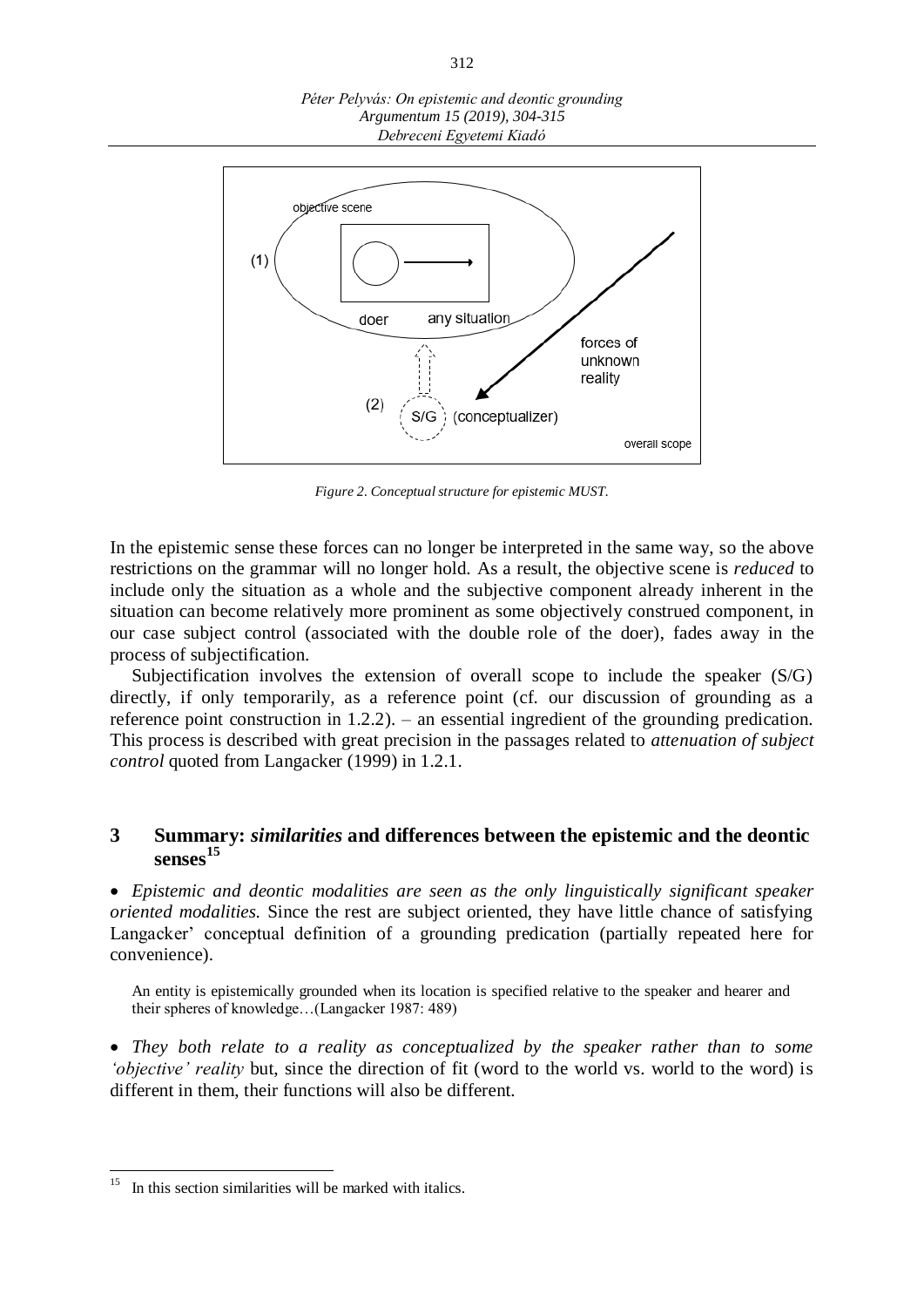• In spite of some expectations, these modes are not incompatible since they appear to be working in a hierarchy *with one at least partially dependent on the other, sometimes in subtle ways,* cf. the discussion in Section 1.2.3 of (3), repeated here for convenience:

(3) You may not have to go there.

*Of special significance are the facts that epistemic MAY, in addition to its 'accepted' function, can also affect the* 'desirability of effect' *component of the change to be brought about according to the deontic component* in a process similar to a blend. Deontic modality, on the other hand, implicates (pragmatically) that the speaker's reality is not the way (s)he intends it to be.

 *Although both senses are seen as speaker oriented,* there is a substantial difference in this respect between the two kinds of senses. Epistemic modality is speaker oriented by definition (in a weakly force-dynamic situation), whereas deontic modality may or may not include the speaker as a participant in a (strongly force-dynamic) situation. *It is curious that in the 'deontic overtone' of epistemic SHOULD and OUGHT (1.2.2 and Footnote 5) the weakly deontic element of 'desirability' or 'hope' is associated with the speaker, whereas in the usual deontic sense 'weak obligation' or 'suggestion' is not.* This can again be seen as a blend.

 *Although both senses are seen as being based on force dynamics,* force dynamicity has substantially different roles in them. It is the corner stone of the deontic senses *and there is reason to assume that its weakness or absence has a negative effect on the possibility of an extension into the epistemic domain.* Weakly force dynamic WILL (with no more than an implied counterforce to the subject's intentions in the form of discarded alternatives) only developed an epistemic sense in standard English by the  $19<sup>th</sup>$  century (cf. Pelyvás 2008), and CAN (first attested with the auxiliary meaning 'to know how to do anything, to have learned, to be intellectually able' in 1150), where intention is absent and any action that may appear is no more than potential, is still struggling in standard British English for recognition in an epistemic sense (Pelyvás, to appear).

In the epistemic senses, owing to the inevitable scope change associated with subjectification (cf. 2.2), the only interplaying forces remaining highlighted are the ones between the speaker's probability judgements (or possibly his/her choice of a relevant ICM) based on the evolutionary momentum of reality on the one hand, and the forces of unknown reality on the other. These senses appear to me to be far less force-dynamic than the deontic senses, *but their development somehow appears to depend on the original force dynamics of the root (deontic) senses .*The motivation behind this phenomenon, if real at all, will of course require further study<sup>16</sup> but if the assumption is correct, it could be strong evidence that *deontic and epistemic modalities are more strongly related to each other than to subject-oriented modalities, giving at least a hint that they are both part of the grounding predication.*

• In deciding whether the deontic element can be regarded as a more or less independent factor in the grounding predication a final consideration is the one that made posing the question possible: the relationship of modal auxiliaries and cognitive predicates. In this study it was taken for granted that cognitive predicates can function in a grounding role, and *closer examination shows that this is possible in both the epistemic and deontic senses.* Ambiguity or even a transition is possible, as in (4):

<sup>16</sup> The first hint is of course that they are more directly related to the speaker than the rest.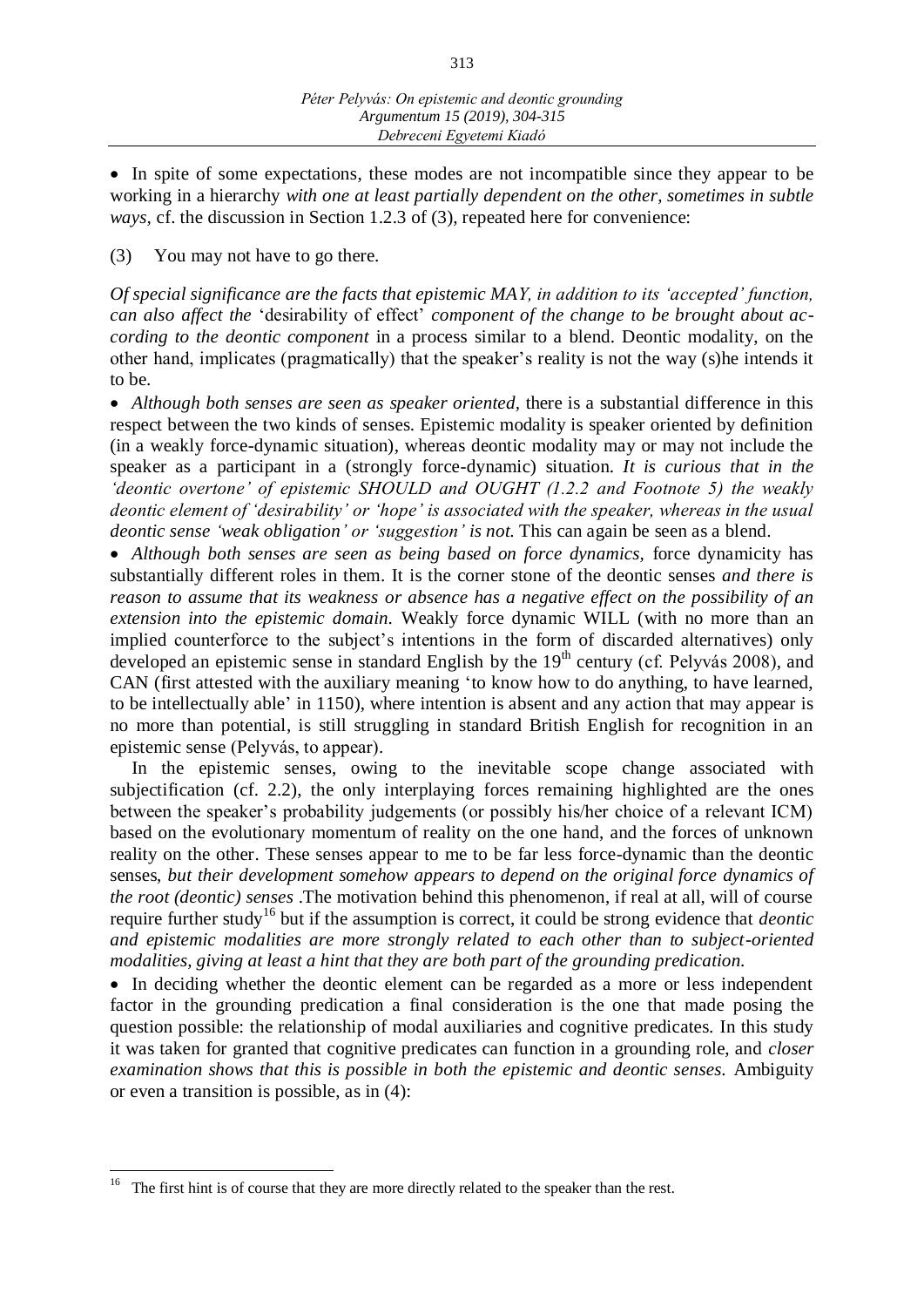- (4) a I expect John to apologize.
	- b I expect John to be careful.
	- c We expect John to another five inches.

(4a) is a deontic sense, (4c) is clearly an epistemic one, and (4b) can be easily interpreted both ways. There is no preference for a modal in any of these cases – which *suggests that there may not be a difference of status between them.*

The difference is that some elements of the conceptual content associated with modals remain hidden or implicit in grammatical structure, such as the act of permission or obligation itself, or the fact that obligation in deontic MUST or permission in MAY prototypically come from the speaker. These are elements of the permission/obligation portion, while the potential action remains explicit. This is readily explained if we think of modals as reference point constructions, which normally provide mental access to a target and are often backgrounded or omitted altogether when the target has been reached. These factors are revealed with a cognitive predicate in the sentence, as in sentence (6), which is essentially equivalent to sentence (5):

- (5) You may use my car to go to the disco tonight.
- (6) I permit you to use my car to go to the disco tonight.

A cognitive predicate, on the other hand, can make implicit some elements of the action scene, as if taking for granted that the obligation is obeyed:

(7) The sergeant ordered his men into the icy water.

There is little doubt that the order was obeyed.

We can draw the final conclusion that the grounding predication, with its epistemic and deontic content, must always be present in the sentence, with the function of anchoring what is said to the speaker's conception of reality in two different ways.

# **References**

Cornillie, B. (2006): Conceptual and constructional considerations on the subjectivity of English and Spanish modals. In: Athanasiadou, A., Canakis, C. & Cornillie, B. (eds.): *Subjectification: Various Paths to Subjectivity.* Berlin & New York: Mouton de Gruyter, 177–205.

Hare, R.M. (1971): *Practical Inferences.* London: Macmillan.

- Hoye, L. (1997): *Adverbs and Modality in English.* London & New York: Longman.
- Langacker, R.W. (1987): *Foundations of Cognitive Grammar* Vol. 1*.* Stanford: Stanford University Press.
- Langacker, R.W. (1991): *Foundations of Cognitive Grammar* Vol. 2. Stanford: Stanford University Press.
- Langacker, R.W. (1995): Raising and transparency. *Language* 71.1, 1–62.
- Langacker, R.W. (1999): *Grammar and Conceptualization.* Berlin & New York: Mouton de Gruyter.
- Langacker, R.W. (2004): Remarks on nominal grounding. *Functions of Language* 11.1, 77–113.
- Langacker, R.W. (2010): Control and the mind/body duality: Knowing vs. effecting. *[Applications](https://www.tib.eu/en/search/?tx_tibsearch_search%5Bquery%5D=journal%3A%28APPLICATIONS%20OF%20COGNITIVE%20LINGUISTICS%29)  [of Cognitive Linguistics](https://www.tib.eu/en/search/?tx_tibsearch_search%5Bquery%5D=journal%3A%28APPLICATIONS%20OF%20COGNITIVE%20LINGUISTICS%29)* 14, 163–208.